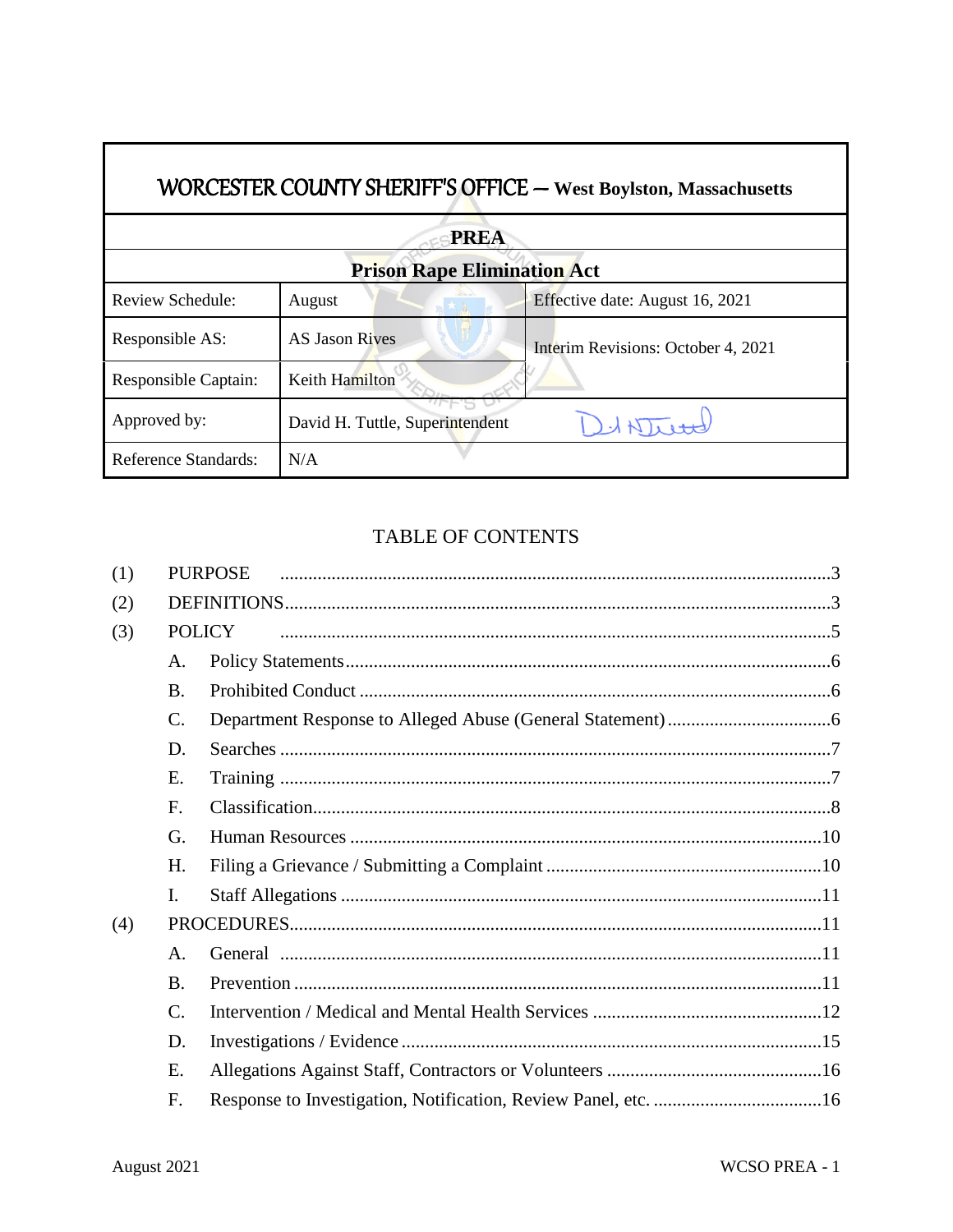| (5) |  |  |
|-----|--|--|

## **[ATTACHMENT 1 –SHERIFF'S APPOINTMENT LETTER](https://powerdms.com/link/IDS/document/?id=422555)**

## **ATTACHMENT 2 – INTERNAL HOUSING RISK (OMS Entry)**

**ATTACHMENT 3 – [NEW TRANSGENDER CHECKLIST](https://powerdms.com/link/WORCESTERCSO/document/?id=893969)**

**ATTACHMENT 4 – RE-ASSESSMENT SCREENING (OMS Entry)**

**ATTACHMENT 5 [–PREA INCIDENT FORM](https://powerdms.com/link/IDS/document/?id=196182)** 

**ATTACHMENT 6 [–SEXUAL ABUSE/ ASSAULT/ PREA ACKNOWLEDGEMENT](https://powerdms.com/link/IDS/document/?id=196184) - ENGLISH**

**ATTACHMENT 7 [–SEXUAL ABUSE/ ASSAULT/ PREA ACKNOWLEDGEMENT -](https://powerdms.com/link/IDS/document/?id=196186) [SPANISH](https://powerdms.com/link/IDS/document/?id=196186)**

**ATTACHMENT 8– [REFUSAL OF TREATMENT –](https://powerdms.com/docs/126339) WELLPATH** 

**ATTACHMENT 9 [-PREA RETALIATION REVIEW](https://powerdms.com/link/IDS/document/?id=196188)**

**ATTACHMENT 10 – [NOTICE OF PREA FINDING](https://powerdms.com/link/IDS/document/?id=196189)**

**ATTACHMENT 11– [INMATE NOTIFICATION \(Inmate\)](https://powerdms.com/link/IDS/document/?id=196190)**

**ATTACHMENT 12 – [INMATE NOTIFICATION \(Staff\)](https://powerdms.com/link/IDS/document/?id=196191)**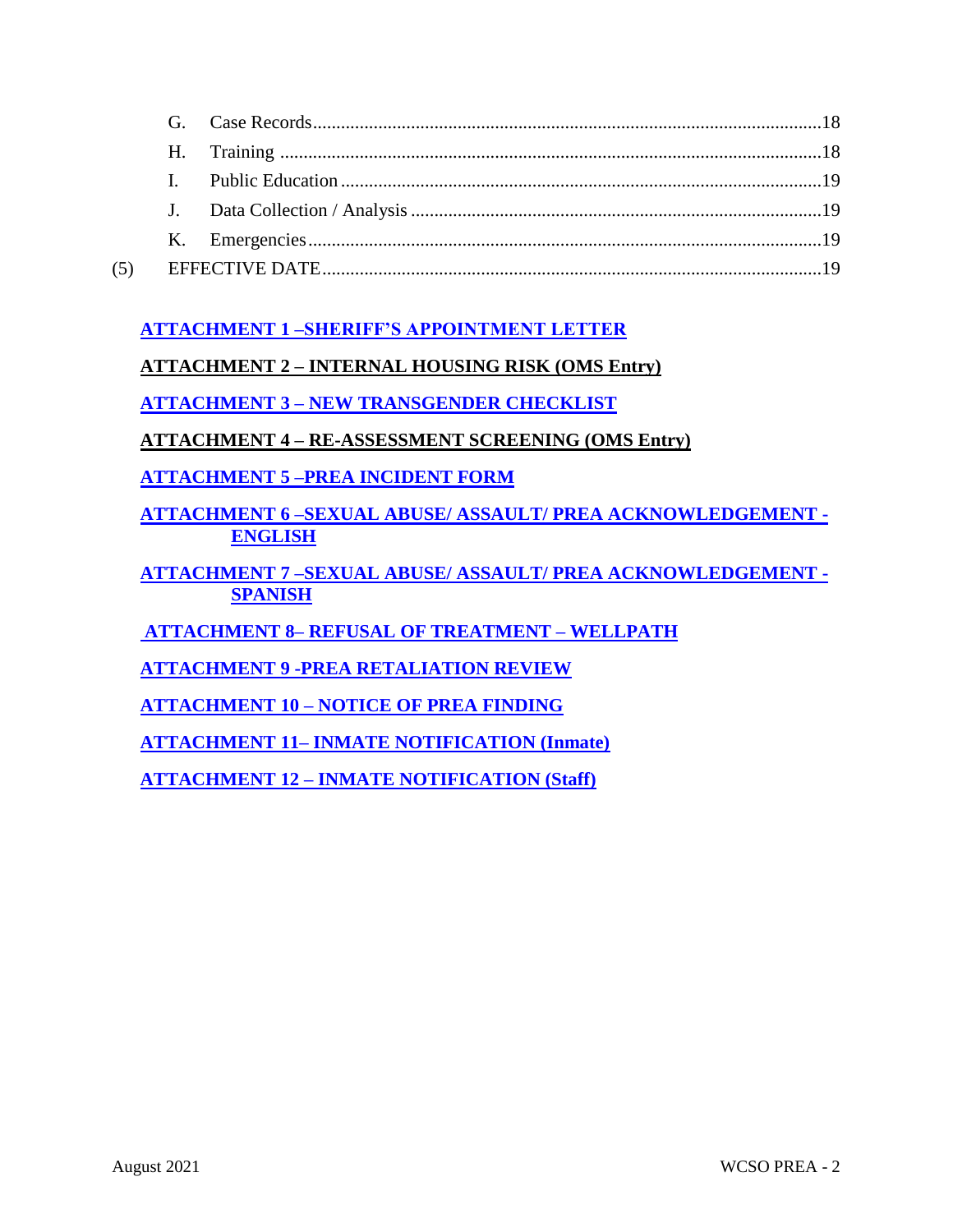#### <span id="page-2-0"></span>**(1) PURPOSE**

The purpose and scope of this policy is to provide guidelines to address prohibited and/or illegal sexually abusive behavior involving inmate perpetrator against alleged inmate victim or Sheriff's Office suspected employee, contractor or volunteer perpetrator against an inmate victim.

Worcester County Sheriff's Office (WCSO) is committed to Zero Tolerance prevention and elimination of sexual abuse perpetrated against inmates by staff members or other inmates. Meeting the objectives set forth within the Prison Rape Elimination Act of 2003 is a major priority for the Sheriff's Office and an ongoing focus for staff efforts at all levels of this organization.

#### <span id="page-2-1"></span>**(2) DEFINITIONS**

- **Allegation -** An oral, written or electronic statement that sexual abuse has occurred or might occur that is provided to a staff member or outside agency.
- **Critical Incident Review Board -** A multi-disciplinary panel of senior managers who routinely meet to review major incidents that occur inside the Worcester County Sheriff's Department and the Sheriff's Office.
- **Credibility Assessment -** An investigator's process of conducting interviews and weighing evidence to determine the truthfulness of victim, witness, and suspect statements.
- **Gender Expression -** A person's expression of their gender identity including appearance, dress, mannerisms, speech, and social interactions.
- **Gender Identity -** A person's internal, deeply felt sense of being male or female, regardless of the person's sex at birth.
- **Gender Nonconforming -** A person whose appearance or manner does not conform to traditional societal gender expectations.
- **Intersex -** A person who's sexual or reproductive anatomy or chromosomal pattern does not seem to fit typical definitions of male or female. Intersex medical conditions are sometimes referred to as disorders of sex development.
- **LGBTI Population -** Acronym for lesbian, gay, bi-sexual, trans-gender, and intersex inmates.
- **Need to Know-** A criterion for limiting access of certain information to individuals who require the information to make decisions or take action with regard to an inmate's safety or treatment or to the investigative process.
- **PREA -** Prison Rape Elimination Act Federal Legislation (Public Law No. 108-79), enacted in 2003, to provide for the analysis of the incidence and effects of prison rape in federal, state, and local institutions and to provide information, resources, recommendations, and funding to protect individuals from prison rape.
- **PREA Coordinator -** A person assigned/appointed by the Superintendent who coordinates the WCSO compliance with the Department of Justice's (DOJ) Rule on the National Standards to prevent, detect, and respond to prison rape pursuant to the Prison Rape Elimination Act of 2003 (PREA).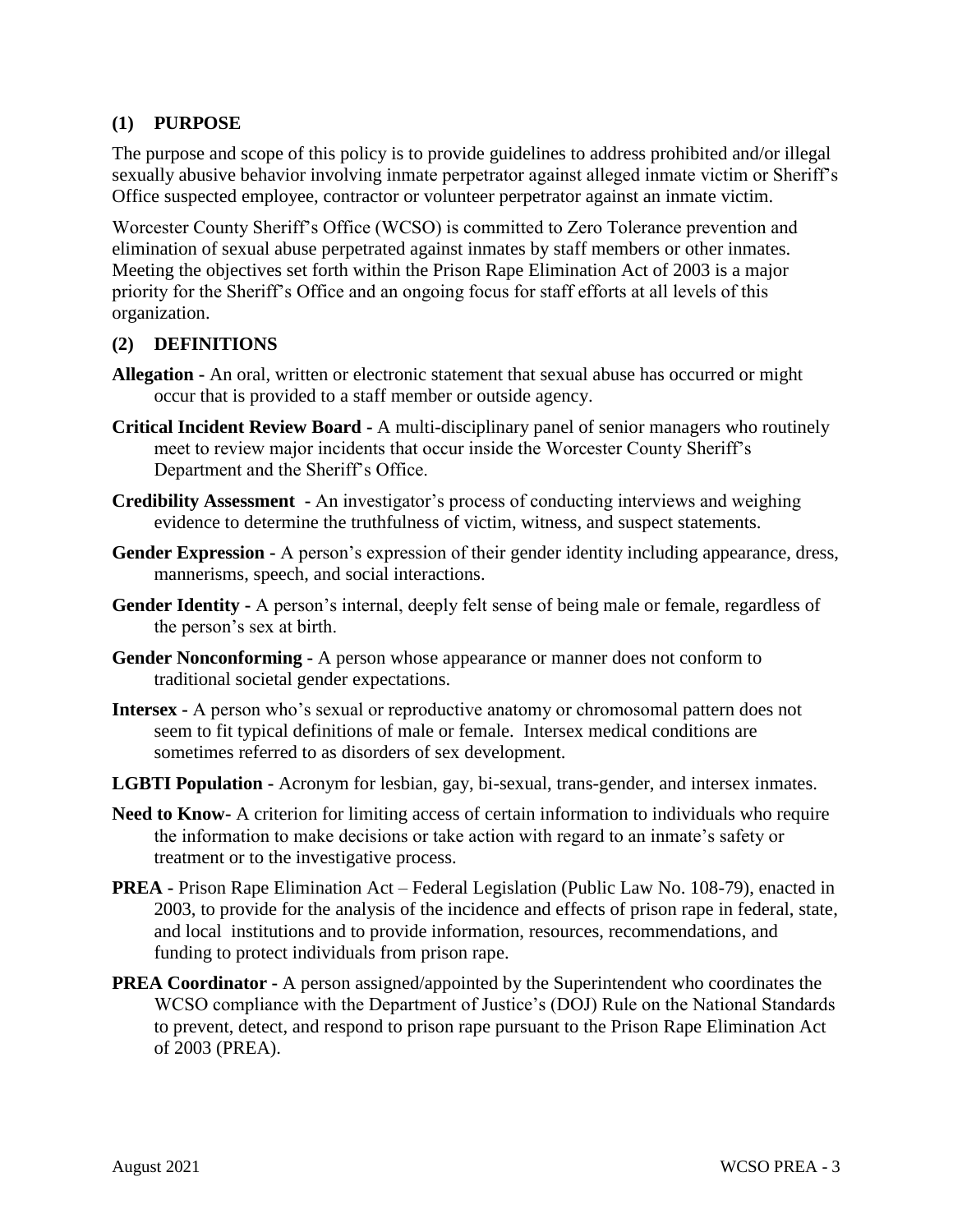- **SANE (Sexual Assault Nurse Examiner) Program -** Delivers coordinated expert forensic and medical care necessary to increase successful prosecution of sex offenders and to assure essential medical intervention to victims of assault who are examined at SANE designated emergency hospitals.
- **Inmate / Inmate Sex Acts -** Sexual abuse of an inmate, detainee, or resident by another inmate, detainee, or resident includes any of the following acts, if the victim does not consent, is coerced into such act by overt or implied threats of violence, or is unable to consent or refuse:
	- Contact between the penis and the vulva or the penis and the anus, including penetration, however slight;
	- Contact between the mouth and the penis, vulva, or anus;
	- Penetration of the anal or genital opening of another person, however slight, by a hand, finger, object, or other instrument.
- **Inmate / Inmate Sexual Abuse** Contact of any person without their consent, or of a person who is unable to consent or refuse; and intentional touching, either directly or through the clothing, of genitalia, anus, groin, breast, inner thigh, or buttocks of any person.

Any other intentional touching, either directly or through the clothing, of the genitalia, anus, groin, breast, inner thigh, or the buttocks of another person, excluding contact incidental to a physical altercation.

**Inmate / Inmate Sexual Harassment** - Sexual Harassment includes- Repeated and unwelcome sexual advances, requests for sexual favors, or verbal comments, gestures, or actions of a derogatory or offensive sexual nature by one inmate, detainee, or resident directed towards another.

Written or verbal communications, gestures such as simulated acts of a sexual nature.

- **Staff Sexual Misconduct** Sexual abuse of an inmate, detainee, or resident by a staff member, contractor, or volunteer includes any of the following acts, with or without consent of the inmate, detainee, or resident:
	- Contact between the penis and the vulva or the penis and the anus, including penetration, however slight;
	- Contact between the mouth and the penis, vulva, or anus;
	- Contact between the mouth and any body part where the staff member, contractor, or volunteer has the intent to abuse, arouse, or gratify sexual desire;
	- Penetration of the anal or genital opening, however slight, by a hand, finger, object, or other instrument, that is unrelated to official duties or where the staff member, contractor, or volunteer has the intent to abuse, arouse, or gratify sexual desire;
	- Any other intentional contact, either directly or through the clothing, of or with the genitalia, anus, groin, breast, inner thigh, or the buttocks, that is unrelated to official duties or where the staff member, contractor, or volunteer has the intent to abuse, arouse, or gratify sexual desire;
	- Any attempt, threat, or request by a staff member, contractor, or volunteer to engage in the activities described within this section;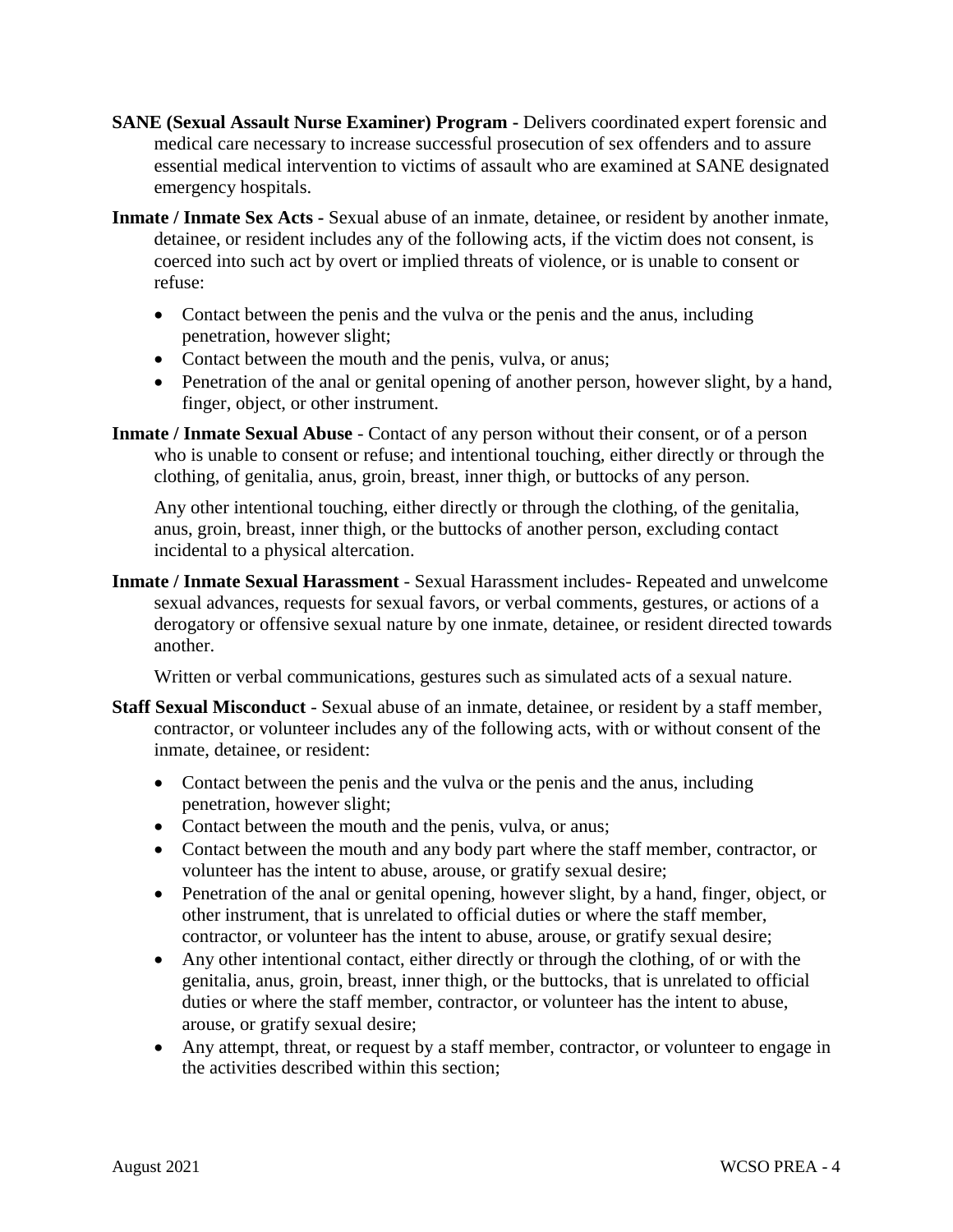- Any display by a staff member, contractor, or volunteer of their uncovered genitalia, buttocks, or breast in the presence of an inmate, detainee, or resident, and
- Voyeurism by a staff member, contractor, or volunteer.
- Voyeurism by a staff member, contractor, or volunteer means an invasion of privacy of an inmate, detainee or resident by staff for reasons unrelated to official duties, such as peering at an inmate who is using a toilet in their cell to perform bodily functions; requiring an inmate to expose their buttocks, genitals or breasts; or taking images of all or part of an inmate's naked body or of an inmate performing bodily functions.
- **Staff / Inmate Sexual Harassment** -Repeated verbal comments or gestures of a sexual nature to an inmate, detainee, or resident by a staff member, contractor, or volunteer, including demeaning references to gender, sexually suggestive or derogatory comments about body or clothing, or obscene language or gestures.

Written or verbal communications, gestures such as simulated acts of a sexual nature.

- **Staff -** Any employee, contractor, intern or volunteer of the Department.
- **Transgender -** A person whose gender identity (i.e., internal sense of feeling male or female) is different from the person's assigned sex at birth.
- **Substantiated Allegation -** An allegation that was investigated and determined to have occurred.
- **Unfounded Allegation -** An allegation that was investigated and determined not to have occurred.
- **Unsubstantiated Allegation -** An allegation that was investigated and the investigation produced insufficient evidence to make a final determination as to whether or not the event occurred.
- **Victim Advocate -** A Community Service provider (Pathways for Change Inc.) that will provide inmates with confidential emotional support services related to sexual abuse. This service will be provided at the hospital.

## <span id="page-4-0"></span>**(3) POLICY**

All intentional acts of sexually abusive behavior or intimacy between an inmate and a Sheriff's Office employee, contractor or volunteer, or between an inmate and another inmate regardless of consensual status, are prohibited and the perpetrator shall be subject to administrative, criminal and/or disciplinary sanctions. The Sheriff's Office is committed to investigating, disciplining and referring for prosecution, Sheriff's Office employees, contractors, volunteers and inmates who engage in sexually abusive behavior. This policy is intended to complement and not replace or contradict Policy **[914.11 –](https://powerdms.com/link/IDS/document/?id=112595) Sexual [Harassment](https://powerdms.com/link/IDS/document/?id=112595)** or Policy **914.12 – [Staff/ Inmate Relations](https://powerdms.com/link/IDS/document/?id=112599)**.

The goals of this policy are to:

- Increase the timely reporting of incidents by Sheriff's Office employees;
- Develop a process to identify and manage inmates who are potentially at risk;
- Provide ongoing education to Sheriff's Office employees, contractors and volunteers regarding their responsibility toward prevention, intervention and reporting when incidents are observed or made known to them;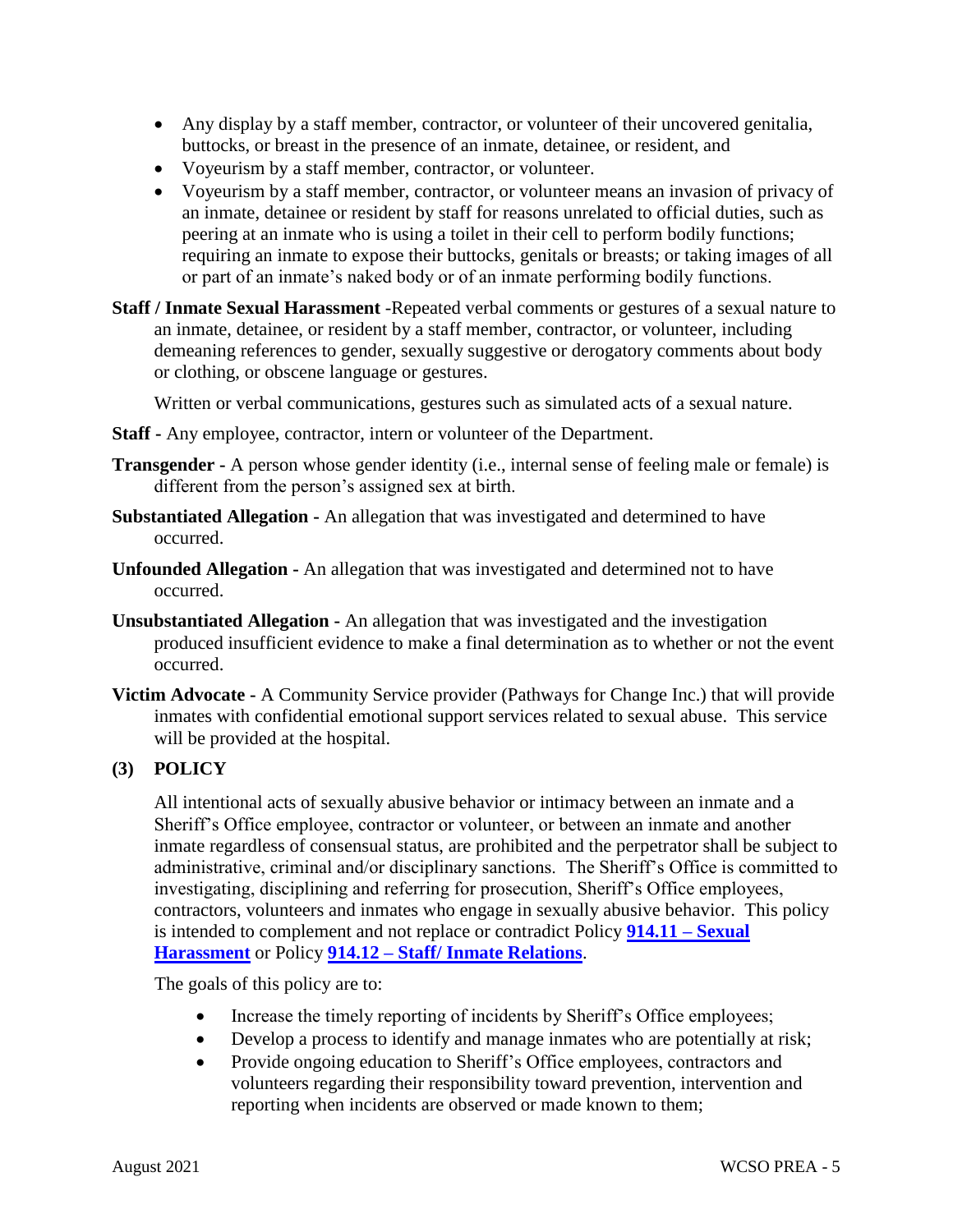- Provide effective and ongoing orientation to inmates regarding how to avoid victimization and how to report incidents of sexual abuse;
- Provide for a thorough investigation of reported incidents and certain discipline and/or prosecution of perpetrators when appropriate;
- Provide effective short and long term treatment for victims of sexually abusive behavior; and
- Collect data in accordance with federal law and to better identify potential predators and victims.

## <span id="page-5-0"></span>**A. Policy Statements**

- 1. The Department has a zero tolerance policy for any conduct that constitutes sexual relations with or sexual abuse of inmates. (PREA 115.11)
- 2. The Department has a zero tolerance policy for discrimination and mistreatment of inmates on the basis or sexual orientation or gender identity.
- 3. The Department shall appoint a PREA Coordinator. The PREA Coordinator shall be appointed by the Superintendent or designee. The PREA Coordinator will have direct access to the administration and sufficient time to prioritize the implementation and monitoring of PREA. (PREA 115.11(b)) (See Attachment 1)

#### <span id="page-5-1"></span>**B. Prohibited Conduct**

- 1. Staff sexual relations with inmates are prohibited and are a violation of criminal law. (WCSO 914.12 - Staff / Inmate Relations)
- 2. Staff sexual abuse of inmates including sexual contact and sexually abusive penetration are prohibited and are a violation of criminal law. (PREA 115.6 and **WCSO 914.12 - [Staff / Inmate Relations](https://powerdms.com/link/IDS/document/?id=112599)**)
- 3. Inmates cannot legally consent to sexual relations. (**[WCSO 914.12 -](https://powerdms.com/link/IDS/document/?id=112599) Staff / [Inmate Relations](https://powerdms.com/link/IDS/document/?id=112599)**)
- 4. Staff sexual abuse of inmates including staff on inmate indecent exposure, voyeurism, and sexual harassment are prohibited. (PREA 115.6 and **[WCSO](https://powerdms.com/link/IDS/document/?id=112599)  [914.12 Staff / Inmate relations](https://powerdms.com/link/IDS/document/?id=112599)**)
- 5. All acts of retaliation against inmates who refuse to engage in sexual relations are prohibited. (**[WCSO 914.12 Staff / Inmate relations](https://powerdms.com/link/IDS/document/?id=112599)**)

## <span id="page-5-2"></span>**C. Department Response to Alleged Abuse (General Statement)**

All reports of alleged violations of this policy will be investigated pursuant to the Department's policies and procedures.

- 1. The Department shall take immediate action when an inmate is at substantial risk of imminent sexual abuse.
- 2. If an allegation of sexual misconduct arises, the Senior Shift Officer will immediately notify the Superintendent who will discuss the allegations with the Assistant Superintendent of Operations, the Assistant Deputy Superintendent of Special Services and the PREA Coordinator.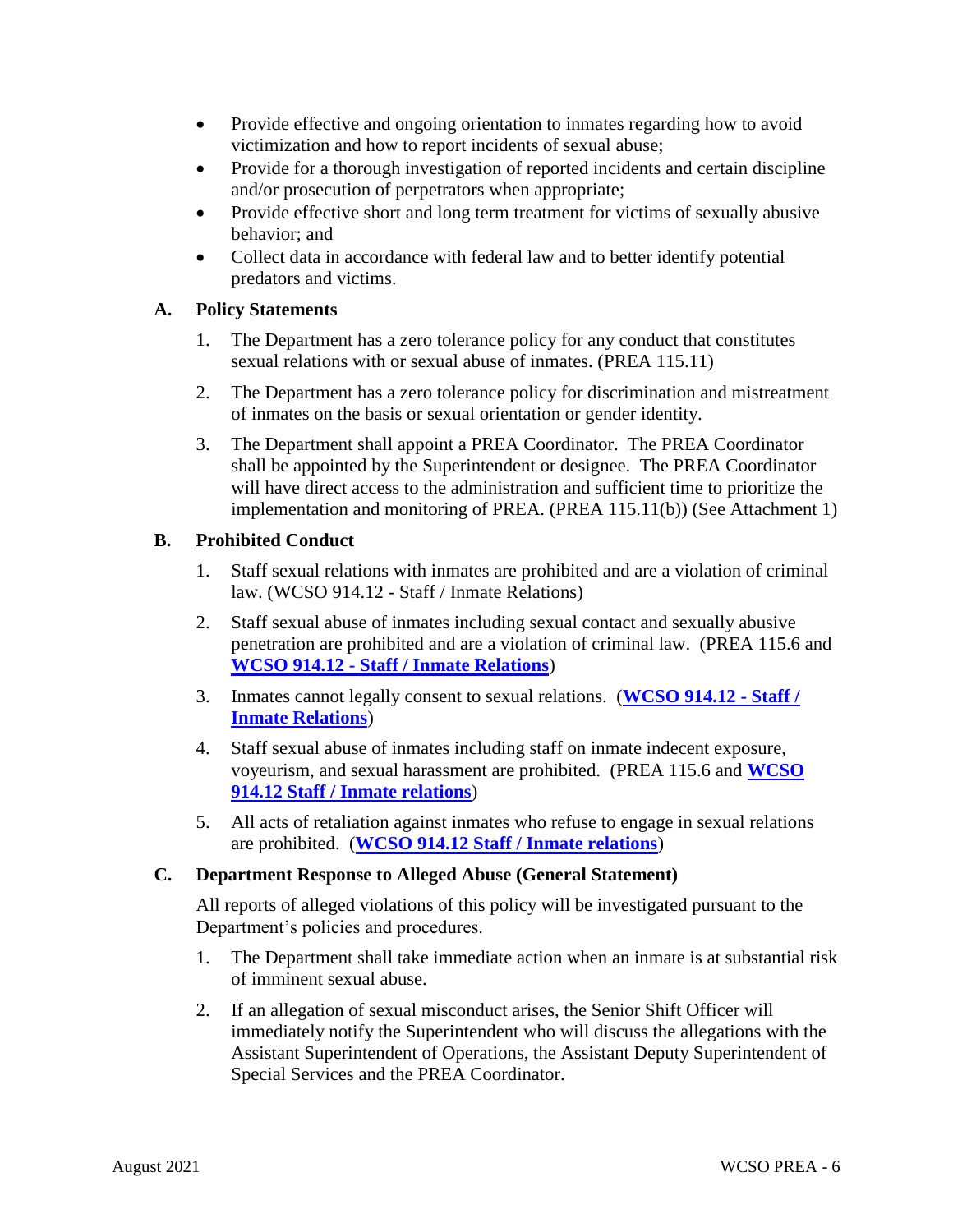- a. The Department will take appropriate disciplinary action against an inmate who makes false allegations or material statements that he could not have believed in good faith were true. (**WCSO 914.11 - [Sexual Harassment](https://powerdms.com/link/IDS/document/?id=112595)**)
- b. Any staff member who violates this policy (PREA) will be the subject of disciplinary action up to and including termination and any other appropriate action necessary to ensure that such activity does not occur again. Termination will be the presumptive disciplinary sanction for staff involved in sexual abuse of inmates. (PREA 115.76 (a-c))
- c. The Department shall report any possible criminal conduct of staff involving sexual abuse to law enforcement agencies for potential prosecution and any relevant licensing bodies. (**WCSO 914.11 - [Sexual Harassment](https://powerdms.com/link/IDS/document/?id=112595)**)
- d. All staff and inmates who report sexual abuse or sexual harassment or who cooperate with an investigation shall not be retaliated against. (PREA 115.67(a) and **[WCSO 914.11- Sexual Harassment](https://powerdms.com/link/IDS/document/?id=112595)**)
- e. If allegations of sexual abuse and sexual harassment involve potential criminal behavior, the matter may be referred to the Worcester County District Attorney's office or other local law enforcement agency. (WCSO **914.11 - [Sexual Harassment](https://powerdms.com/link/IDS/document/?id=112595)**)

## <span id="page-6-0"></span>**D. Searches**

- 1. The Department shall not conduct cross-gender strip searches or cross gender body cavity searches except in exigent circumstances or when performed by medical practitioners. (PREA §115.15(a) and **[WCSO 924.06 -](https://powerdms.com/link/IDS/document/?id=112683) Searches**)
- 2. The Department shall not conduct cross-gender pat down searches except in exigent circumstances. (**[WCSO 924.06 -](https://powerdms.com/link/IDS/document/?id=112683) Searches**)

The facility shall document all cross-gender strip searches and cross-gender visual body cavity searches, and shall document all cross-gender pat-down searches of female inmates. (PREA §115.15)

- 3. Inmates shall be able to shower, perform bodily functions, and change clothing without non-medical staff of the opposite gender viewing their breasts, buttocks or genitalia except in exigent circumstances or when such viewing is incidental to routine cell checks. (Staff monitoring via the camera system shall ensure that this is enforced.) (PREA §115.15 (d) and **[WCSO 924.06 -](https://powerdms.com/link/IDS/document/?id=112683) Searches**)
- 4. Transgender or intersex inmates shall have the option of choosing to be strip searched by staff members of either gender. (**[WCSO 924.06 -](https://powerdms.com/link/IDS/document/?id=112683) Searches**)

The Department shall not physically examine a transgender or intersex inmate for the sole purpose of determining the inmate's genital status unless it is done as part of a broader medical examination conducted in private by a medical practitioner. (PREA §115.15 (e) and **[WCSO 924.06 -](https://powerdms.com/link/IDS/document/?id=112683) Searches**)

## <span id="page-6-1"></span>**E. Training**

1. The Department shall train all staff who may have contact with LGBTI inmates. (**[WCSO 915-](https://powerdms.com/link/IDS/document/?id=112604) Training**)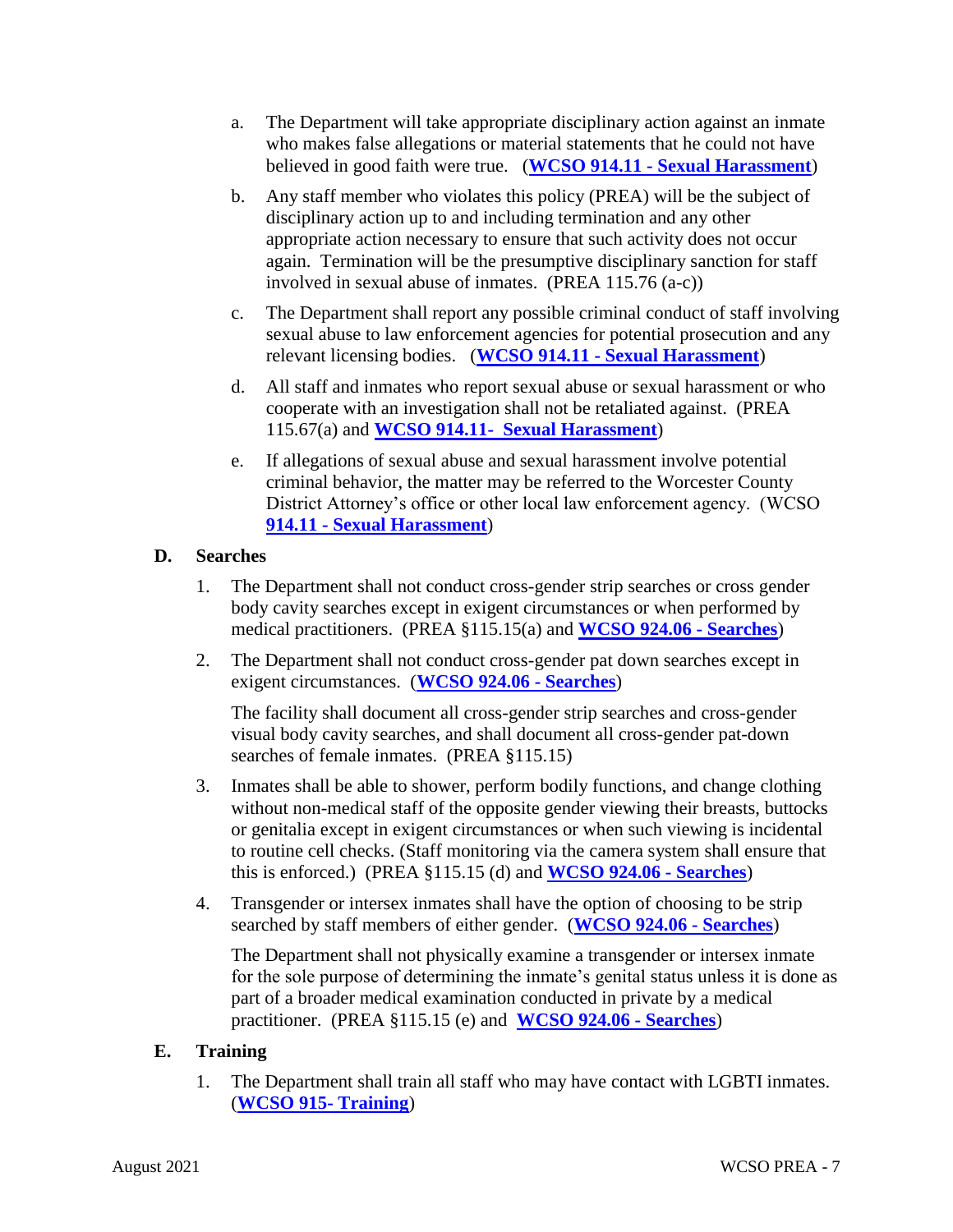2. The agency shall train security staff in how to conduct cross-gender pat-down searches, and searches of transgender and intersex inmates, in a professional and respectful manner, and in the least intrusive manner possible, consistent with security needs. (PREA §115.15 (f) and **WCSO - [924.06 Searches](https://powerdms.com/link/IDS/document/?id=112683)**)

## <span id="page-7-0"></span>**F. Cl**a**ssification**

1. The Department shall perform an intake screening to obtain and use information about the inmate's history to reduce the risk of sexual abuse by or upon the inmate within twenty-four (24) hours of the inmate's being booked or upon transfer to the facility , excluding weekends (Worcester County Sheriff's Office Internal Housing Risk Form– Attachment 2 in OMS)

Transgender inmates will have the option of getting female or male undergarments upon arrival. If an inmate wishes to buy more female undergarments, their ISC (Inmate Support Counselor) will help facilitate the purchase.

- 2. Upon intake, staff shall complete the **[New Transgender Checklist Form](https://powerdms.com/link/WORCESTERCSO/document/?id=893969)  [\(Attachment 3\)](https://powerdms.com/link/WORCESTERCSO/document/?id=893969)** in PowerDMS and submit it via email to **[transgendernotification@sdw.state.ma.us](mailto:transgendernotification@sdw.state.ma.us)**
- 3. The policy prohibits disciplining inmates for refusing to answer (or for not disclosing complete information related to) the questions regarding: (PREA §115.41 (h))
	- a. Whether or not the inmate has a mental, physical, or developmental disability;
	- b. Whether or not the inmate is or is perceived to be gay, lesbian, bisexual, transgender, intersex, or gender non-conforming;
	- c. Whether or not the inmate has previously experienced sexual victimization; and
	- d. The inmate's own perception of vulnerability. (PREA §115.41 (b) and **[WCSO 942.00 -](https://powerdms.com/link/IDS/document/?id=115912) Classification**)
- 4. Within a set time period, not to exceed thirty (30) days from the inmate's arrival at the facility, the facility will reassess the inmate's risk of victimization or abusiveness based upon any additional, relevant information received by the facility since the intake screening. Also, the inmate's risk level shall be reassessed when warranted due to a referral, request, incident of sexual abuse, or receipt of additional information that bears on the inmate's risk of sexual victimization or abusiveness. (Re-Assessment Screening Form – Attachment 4 in OMS)
- 5. Placement and programing assignments for each transgender or intersex inmate shall be reassessed at least twice each year to review any threats to safety experienced by the inmate.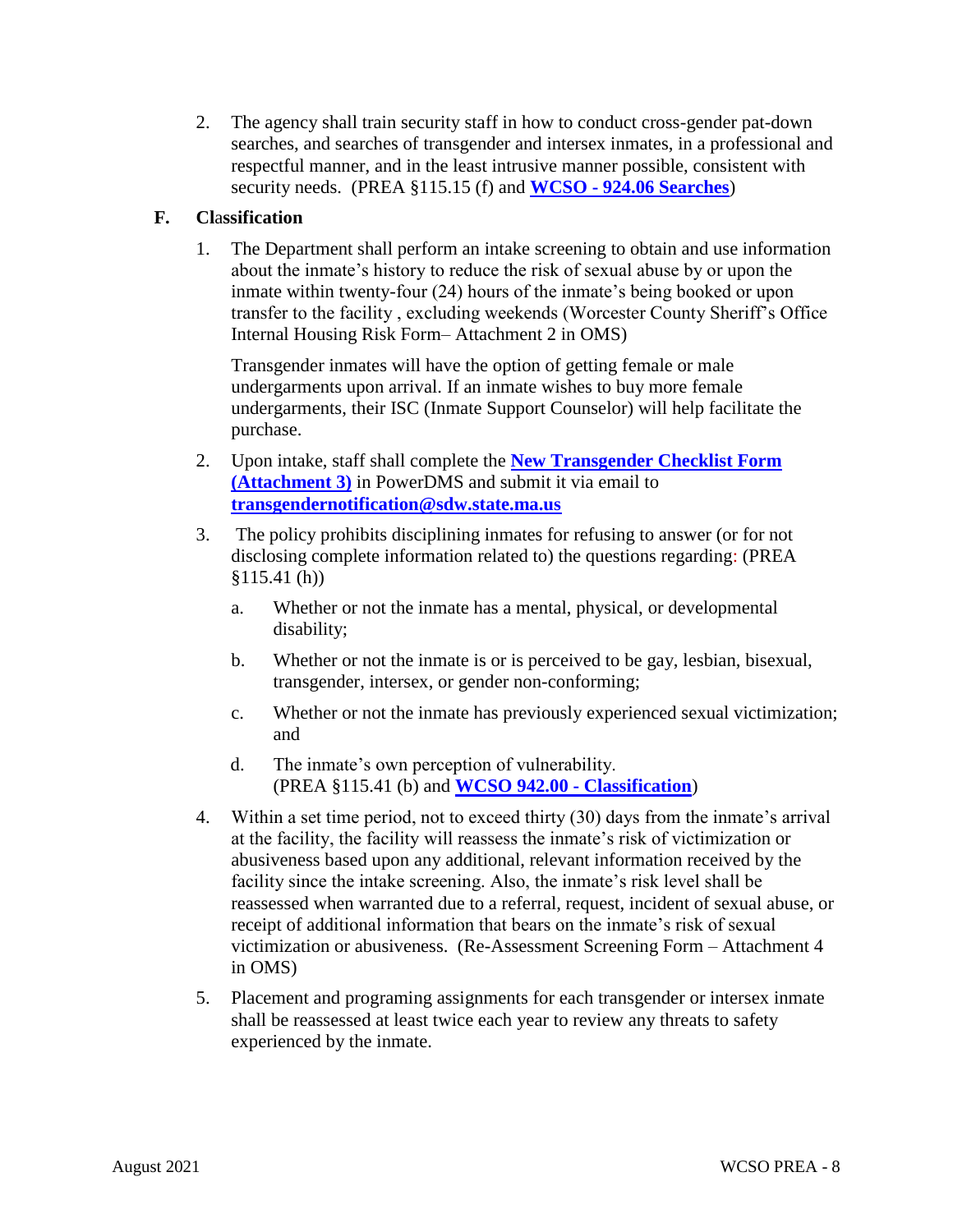- 6. The Department shall attempt to ascertain information about any gender nonconforming appearance or identification as a LGBTI inmate and whether the inmate may be vulnerable to sexual abuse. (**[WCSO 942.00 -](https://powerdms.com/link/IDS/document/?id=115912) Classification**)
- 7. The Department shall use all relevant information to make classification and programming decisions with the goal of keeping all inmates safe and free from sexual abuse. (**[WCSO 942.00 -](https://powerdms.com/link/IDS/document/?id=115912) Classification**)
- 8. Inmates shall be housed from others only as a last resort when less restrictive measures are inadequate to keep them and others safe.
	- a. These inmates shall receive the opportunity to exercise daily and shall receive any legally required educational programming. They shall also receive daily visits from a medical or mental health clinician and shall have access to other programs and work details to the extent that is operationally possible. (**[WCSO 942.00 -](https://powerdms.com/link/IDS/document/?id=115912) Classification**) If the WCSO restricts access to programs, privileges, education, or work opportunities, the WCSO shall document the following:
		- The opportunities that have been limited;
		- The duration of the limitation: and
		- The reasons for such limitations.
	- b. The facility shall assign inmates to Special Management housing only until alternative means of separation from likely abusers can be arranged, and such an assignment shall not ordinarily exceed a period of thirty (30) days.
	- c. If involuntary Special Management housing assignment is made the WCSO shall document the following:
		- The basis for the facility's concern for the inmate's safety; and
		- The reason why no alternative means of separation can be arranged.
	- d. Every thirty (30) days, the WCSO shall afford each inmate a review to determine whether there is a continued need for separation from the general population. The classification department will complete the 30 day assessment using page 2 of the PREA Incident Form (Attachment 5).
	- e. Any use of Special Management housing to protect an inmate who is alleged to have suffered sexual abuse shall be subject to all above requirements.
- 9. LGBTI inmates shall not be classified based solely such identification or status. (**[WCSO 942.00 -](https://powerdms.com/link/IDS/document/?id=115912) Classification**)

LGBTI status shall not be an indicator of likelihood of being sexually abusive. (**[WCSO 942.00 -](https://powerdms.com/link/IDS/document/?id=115912) Classification**)

10. Vulnerable inmates shall be classified in the least restrictive environment that is operationally feasible that will ensure their safety. (**[WCSO 942.00 -](https://powerdms.com/link/IDS/document/?id=115912) [Classification](https://powerdms.com/link/IDS/document/?id=115912)**)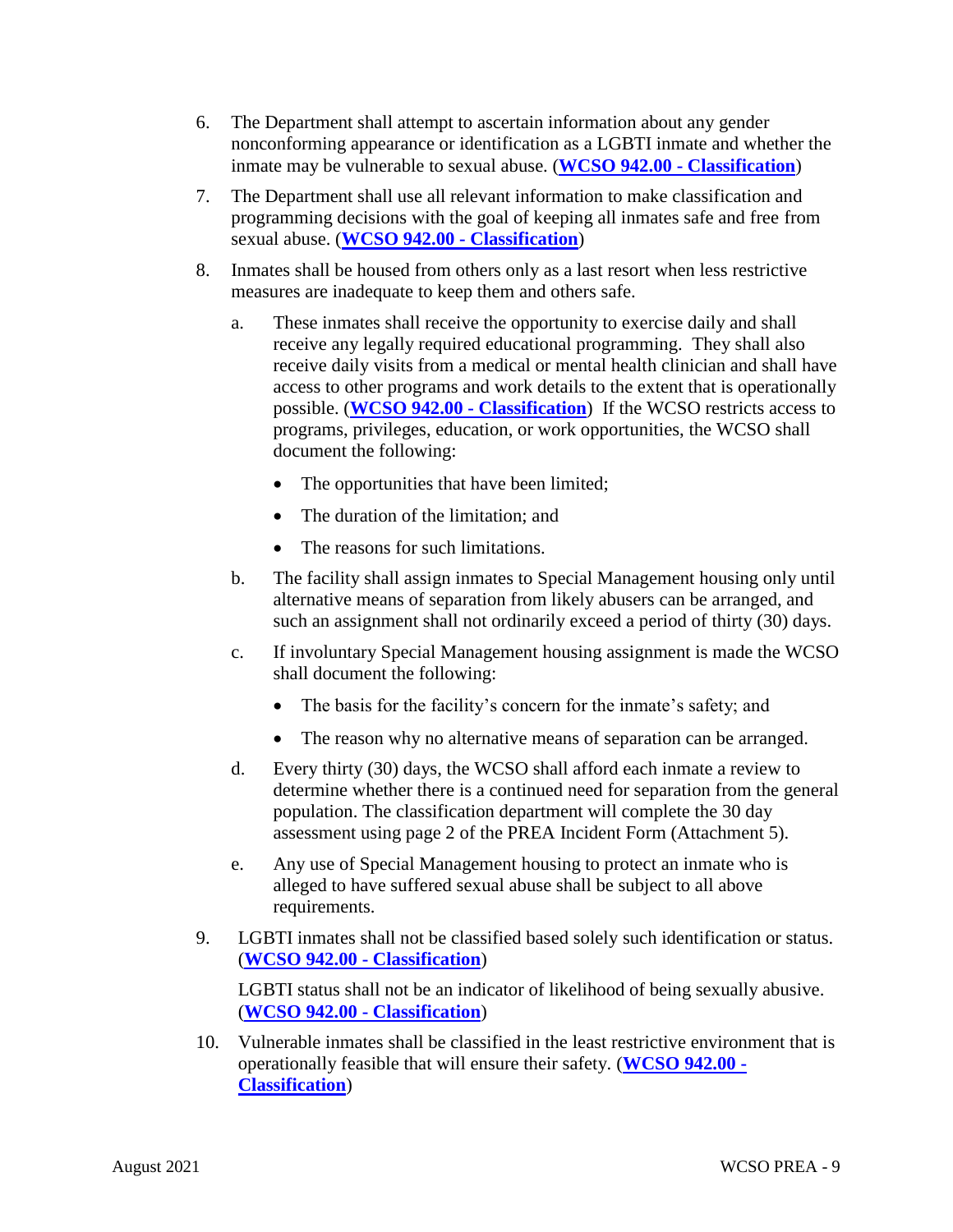- 11. All LGBTI inmates shall have access to health care that addresses their specific needs. (**[WCSO 942.00 -](https://powerdms.com/link/IDS/document/?id=115912) Classification**)
- 12. The department no longer houses inmates under the age of eighteen (18), but in the event that WCSO is in custody of a juvenile, the Department will make its best effort to avoid placing youthful inmates (under the age of 18) in Special Management.
- 13. If an inmate from Worcester County is being housed at another facility and is sexually abused, the WCSO will work with the other agency to ensure that the investigation abides by PREA standards.
- 14. If an allegation is made where a sexual assault took place in another penal institution the WCSO Superintendent will contact the Superintendent or Facility Administrator of the institution that the allegation was made within seventy-two (72) hours either by phone, email or letter. All investigation information will be passed on to the other facility.

#### <span id="page-9-0"></span>**G. Human Resources**

- 1. The Department shall consider any incident of sexual harassment in determining whether to hire or promote, anyone, or to enlist the services of any contractor, who may have contact with inmates. (PREA  $\S 115.17$  (b) (1))
- 2. The Department shall conduct thorough background investigations on all potential staff and shall not hire anyone who was engaged in sexual abuse in a correctional environment, who has been convicted of engaging in or attempting to engage in sexual activity facilitated by force or who has been civilly or administratively adjudicated in these types of activities. (PREA §115.17 (a)(1) and **WCSO 914.02- [Hiring / Selection](https://powerdms.com/link/IDS/document/?id=112572)**)

The Department shall conduct criminal background record checks at least every five years for current employees and contractors who may have contact with inmates. ( PREA §115.17 (e) (1))

3. The Department shall not enter a collective bargaining agreement that limits the Department's ability to remove any staff member who is alleged to be a sexual abuser from contact with inmates during the investigation or limits the level of discipline that is warranted. (PREA  $\S 115.66(a)$ )

## <span id="page-9-1"></span>**H. Filing a Grievance / Submitting a Complaint**

1. An inmate who alleges sexual abuse may file a grievance at any time without submitting it to a staff member who is the subject of the complaint. The grievance will not be referred to a staff member who is the subject of the complaint. (**[WCSO 934.02 -](https://powerdms.com/link/IDS/document/?id=115900) Grievances**)

There shall be no time limit on submitting a grievance alleging sexual abuse. (PREA §115.52 (b) (1))

2. Third parties including staff members, attorneys and outside advocates may assist inmates in filing requests for administrative remedies relating to allegations of sexual abuse. This policy prohibits the use of inmate interpreters,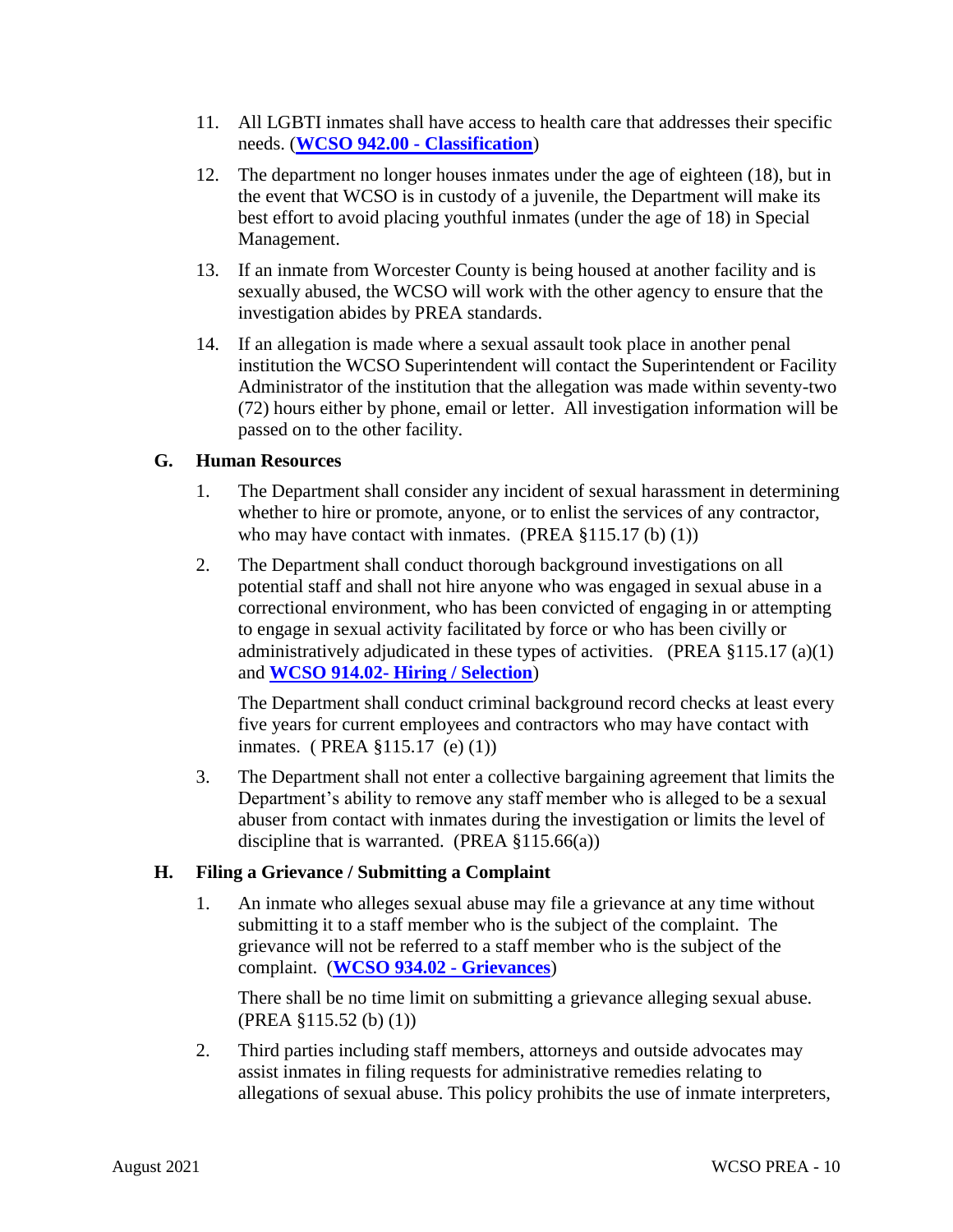inmate readers, or other types of assistants except in limited circumstances where extended delay in obtaining an effective interpreter could compromise the inmate's safety, the performance of first-response duties under §115.64, or the investigation of the inmate's allegations. (PREA §115.52 and WCSO **934.02 - [Grievance](https://powerdms.com/link/IDS/document/?id=115900)**)

- a. If a third party files such a request on behalf of an inmate, the facility may require as a condition of processing the request that the alleged victim agree to have the request filed on their behalf, and may also require the alleged victim to personally pursue any subsequent steps in the administrative remedy process. (PREA §115.52)
- b. If the inmate declines to have the request processed on their behalf, the agency shall document the inmate's decision. (PREA §115.52)

#### <span id="page-10-0"></span>**I. Staff Allegations**

- 1. Unless the evidence is deemed frivolous, compelled interviews will not be conducted without consulting the District Attorney's office.
- 2. The Special Services Department shall collect accurate, uniform data for every allegation of sexual abuse and will review aggregate data on these allegations at least annually. (PREA §115.87 (b))

## <span id="page-10-2"></span><span id="page-10-1"></span>**(4) PROCEDURES**

#### **A. General**

- 1. All allegations and incidents of sexual assault or harassment on inmates shall be immediately reported by staff to the Senior Shift Officer.
	- a. All WCSO staff, contractors and volunteers shall accept reports made verbally, in writing, anonymously, and from third parties and shall promptly document any verbal reports.
	- b. Failure to report these allegations or incident by staff may result in disciplinary action up to and including termination.
- 2. During non-business hours, the Senior Shift Officer shall contact the Superintendent or designee, and Special Services Investigations Department regarding an allegation or incident of sexual assault or harassment.

#### <span id="page-10-3"></span>**B. Prevention**

- 1. All Department staff are responsible for the prevention of sexually abusive behavior perpetrated by staff on inmates or by inmates on inmates.
- 2. Inmates shall receive PREA information in the Inmate Orientation Handbook as well as during Medical Intake, and shall be responsible for familiarizing themselves with it. (Sexual Abuse / Assault / PREA Reporting Acknowledgement – Attachment 6/7) They are also responsible for reporting allegations to staff in a timely manner. (PREA §115.33 (f))

Inmates shall be notified that they may call the confidential hotline to report allegations of sexual abuse / harassment.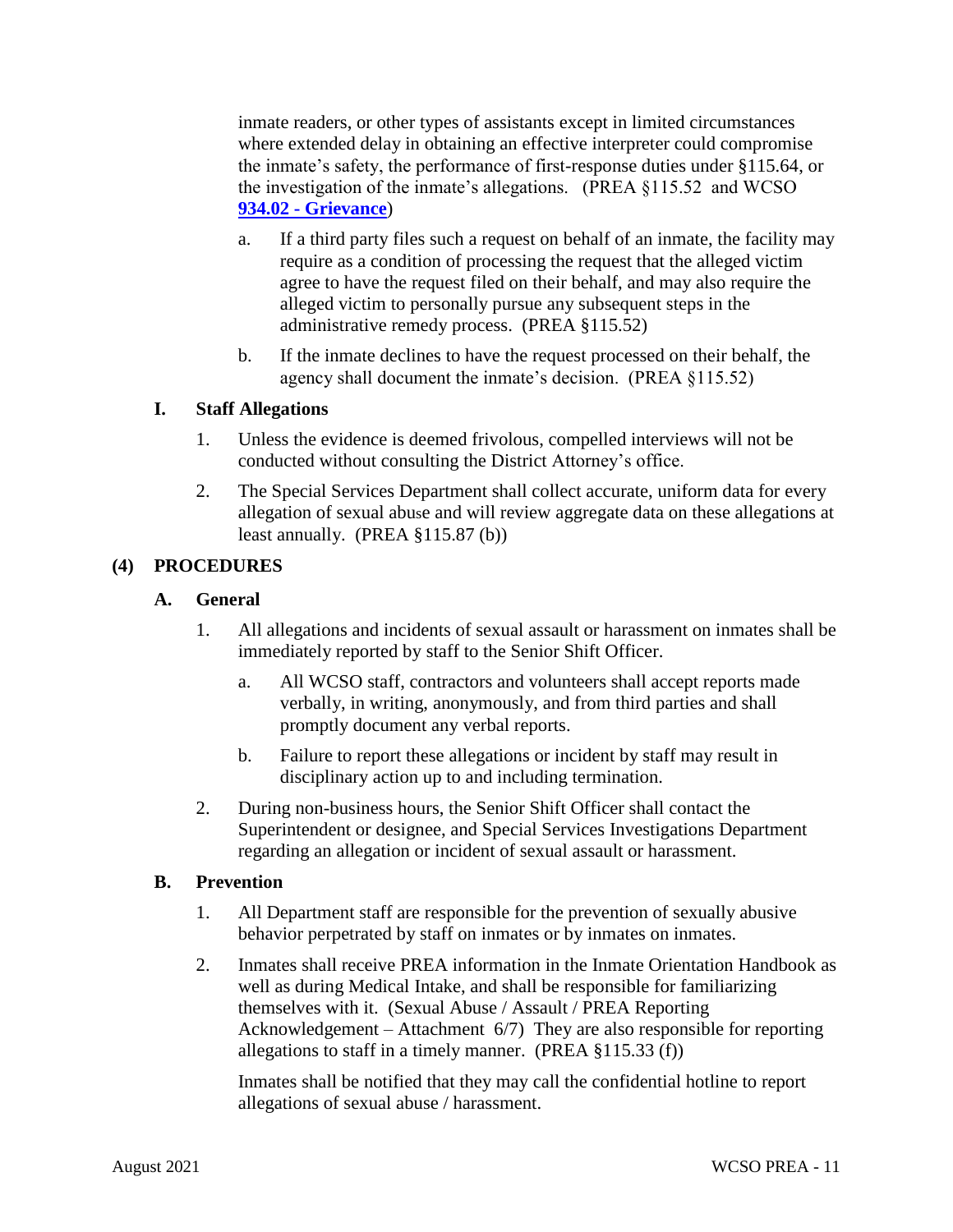- 3. The PREA Coordinator shall work with the members of the Command Staff to develop a communication plan that will educate and inform inmates about prisoner sexual violence. The plan will include oral and written information regarding prevention / intervention, self-protection, reporting sexual abuse/assault/harassment, and treatment and counseling
- 4. All inmates shall be screened within twenty-four (24) hours upon booking or transfer into the facility by a qualified medical professional.
	- a. Inmates identified through self-reports or medical reports as having a history of sexual abuse victimization and/or at risk of being a victim of inmate sexual abuse shall be referred to a mental health clinician for assessment, monitoring and counseling.
	- b. Upon learning that an inmate has been identified as having been a victim or a predator or is at risk for such, the Superintendent or designee shall communicate with the classification division so that appropriate housing decisions can be made to keep the inmates safe.
- 5. Assistant Deputy Superintendents, Captains, Lieutenants and Sergeants shall make unannounced rounds to identify and deter sexual misconduct and sexual abuse. Unannounced rounds will occur on all three shifts. (PREA §115.13(d))

It is the policy of WCSO that staff are prohibited from alerting other staff members that supervisory rounds are occurring, unless such announcement is related to the legitimate operational functions of the facility. (PREA  $§115.13(d))$ 

- 6. Housing unit staff are required to announce the presence of the opposite gender prior to entering the unit, whenever such entry changes the status quo of the gender of staff on duty, in that area.
- 7. In addition to a vulnerability assessment of the Jail and HOC, the Superintendent or designee, shall conduct an annual PREA assessment which will consist of staff and inmate interviews to determine how operational practice can be improved upon.

## <span id="page-11-0"></span>**C. Intervention / Medical and Mental Health Services**

- 1. The Senior Shift Officer shall immediately be notified in the event of a sexual abuse incident or allegation.
	- a. The Senior Shift Officer will complete the PREA incident form (Attachment 5) attach it to an email and send to: **[preaalert@sdw.state.ma.us](mailto:preaalert@sdw.state.ma.us)**
	- b. The Senior Shift Officer will notify the Assistant Superintendent of Operations.
	- c. The scene shall be secured for possible crime scene processing.
	- d. The inmate's behavior and appearance shall be noted and documented by the supervisor on scene.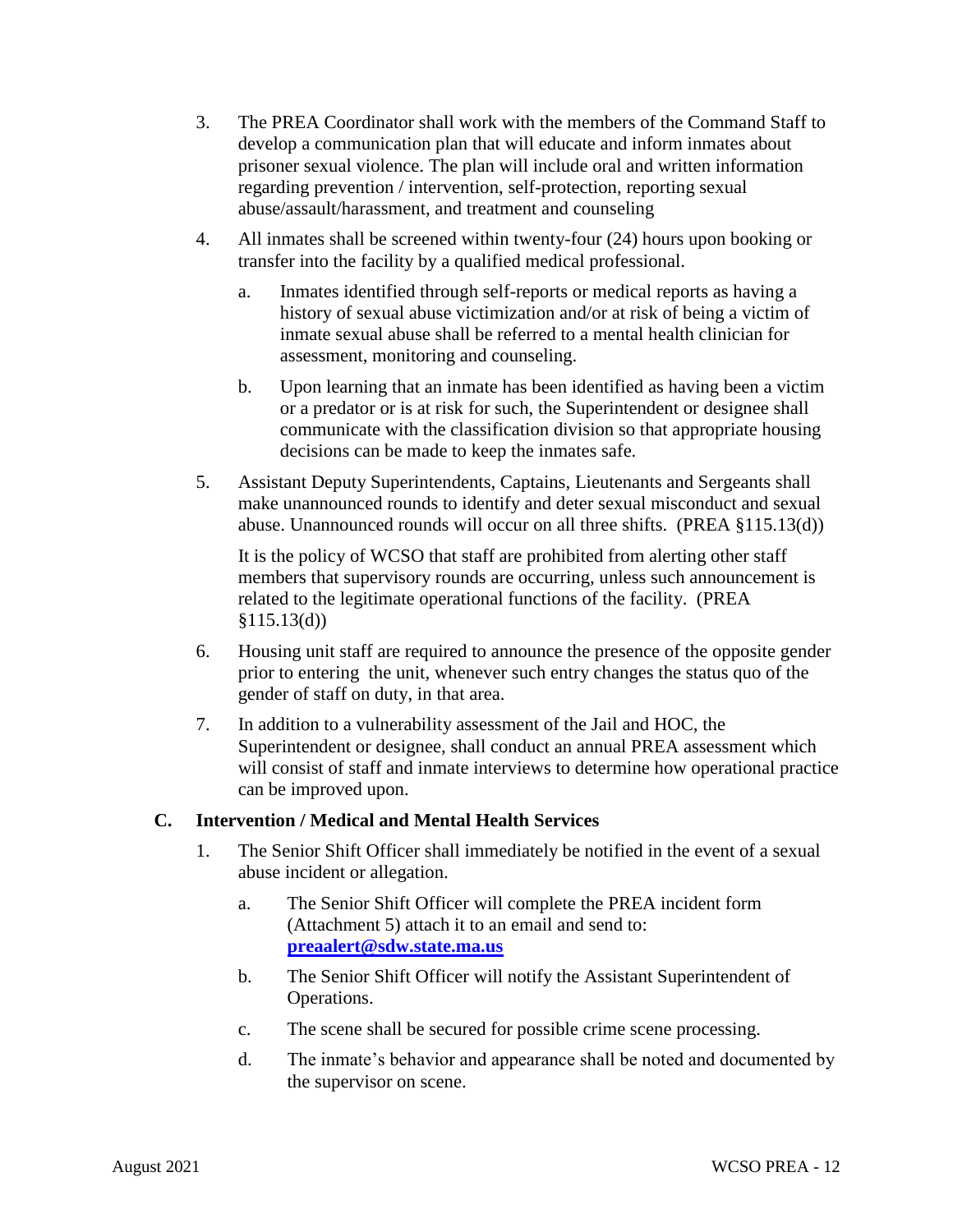- e. A list of potential witnesses shall be compiled by supervisor on scene.
- f. Detailed report(s) shall be written with the Senior Shift Officer no later than the end of the shift. (PREA §115.65)
- 2. The Classification Department shall be notified of the incident or alleged incident.
	- a. If an inmate alleges that he was sexually abused, the alleged victim and suspected abuser shall be separated. If the alleged attack happened within a time frame that will allow for the collection of evidence, a request will be made to the alleged victim to refrain from taking any actions that could destroy physical evidence. Steps shall be taken to preserve and protect any crime scene until appropriate steps can be taken to collect evidence.
	- b. The inmate who is suspected of sexually abusive behavior shall be placed in a special management unit, a dry cell or the medical unit pending investigation.
- 3. The alleged inmate victim shall be taken to the Inmate Health Services Unit for emergency medical care and mental health treatment. (PREA §115.82(a))
	- a. Inmates who are possible victims of sexual abuse shall be offered tests for sexually transmitted diseases as needed. (PREA §115.82(c))
		- The tests cited shall be offered regardless of whether the inmate cooperates with an investigation.
	- b. Inmates who are the victims of sexual abuse shall be offered medical and mental health evaluations and treatment services. These evaluations shall include access to Pathways Advocate services, follow up services, treatment plans and referrals for continued care even when the inmate is no longer in the facility. Furthermore, referrals for continued care following their transfer to, or placement in, other facilities, or their release from custody. (PREA §115.83(b))
	- c. Upon initiation of services, medical providers shall inform the inmates of their duty to report and the limitation of confidentiality unless otherwise precluded by law.
	- d. A medical staff member shall evaluate and document the extent of the physical injury and provide emergency treatment as needed.
	- e. A determination of possible referral to an outside hospital with a rape crisis unit shall be made by the operations captain in conjunction with medical staff.
		- If the determination is made that the inmate should be sent to an outside hospital and the inmate victim consents, the alleged victim shall meet with a Sexual Assault Nurse Examiner (SANE) where they will receive preventative treatment.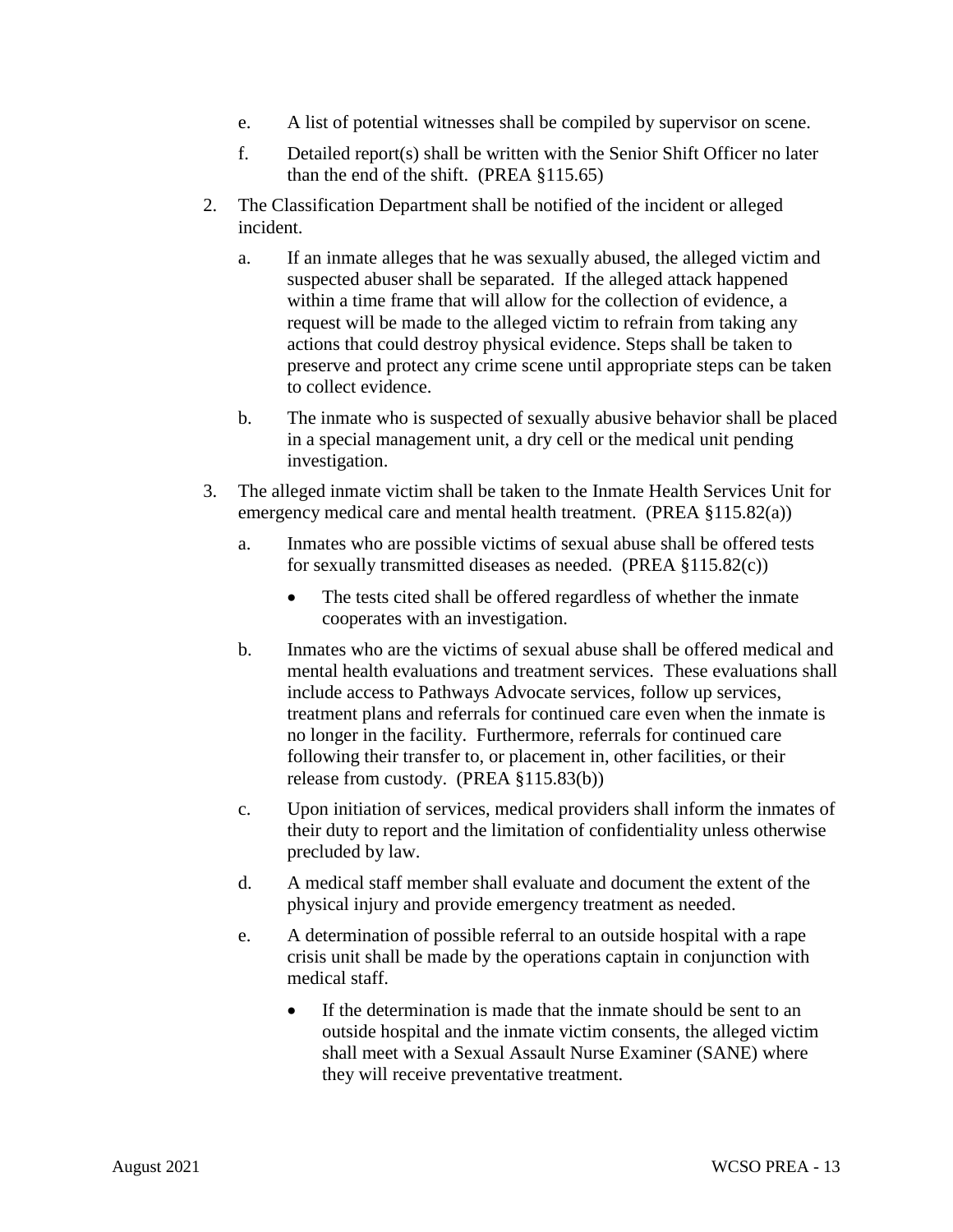- f. Upon return from the outside hospital, the inmate victim shall be brought to the Health Services Unit for appropriate follow up care including a mental health screening from the Mental Health staff. If after normal business hours the medical staff will conduct the screening and alert the Mental Health staff for follow up as soon as possible.
- g. If the inmate victim is at risk of harming himself, he will be seen immediately by the Mental Health staff. Otherwise, the inmate shall be seen no later than the next business day.
- h. The inmate shall be allowed to refuse rape crisis intervention treatment. In such cases, the mental health staff shall attempt to discuss the options that the inmate has to receive treatment. If this discussion is unsuccessful, a Refusal of Treatment form (Attachment 8) shall be signed by the inmate.
- i. Provisions shall be made for testing for sexually transmitted diseases.
- j. The Department will attempt to maintain a memorandum of understanding with community service providers that are able to provide inmates with emotional support services related to sexual abuse.
- k. This facility does not currently house female inmates, but does on occasion transport them for numerous reasons. It should be noted that if:
	- An inmate is the victim of sexually abusive vaginal penetration while incarcerated they shall be offered pregnancy tests and if pregnancy results the alleged sexual abuse, such victims shall receive timely and comprehensive information about and timely access to all lawful pregnancy-related medical services. (PREA §115.83 (d-e))
- l. All services provided to an alleged victim shall be done at no cost to the alleged victim, regardless of whether they cooperate with the investigation or name their alleged abuser. (PREA §115.83 (g))
- m. For at least ninety (90) days following a report of sexual abuse, all Assistant Deputy Superintendents along with the PREA coordinator shall monitor the conduct and treatment of inmates or staff who reported the sexual abuse and of inmates who were reported to have suffered sexual abuse to see if there are changes that may suggest possible retaliation by inmates or staff, and shall act promptly to remedy any such retaliations. Items the PREA coordinator should monitor include any inmate disciplinary reports, housing, or program changes, or negative performance reviews or reassignments of staff. The agency shall continue such monitoring beyond ninety (90) days if the initial monitoring indicates a continuing need.
	- In the cases of inmates, such monitoring shall also include periodic status checks performed by the PREA coordinator utilizing the PREA Retaliation Review form (Attachment 9).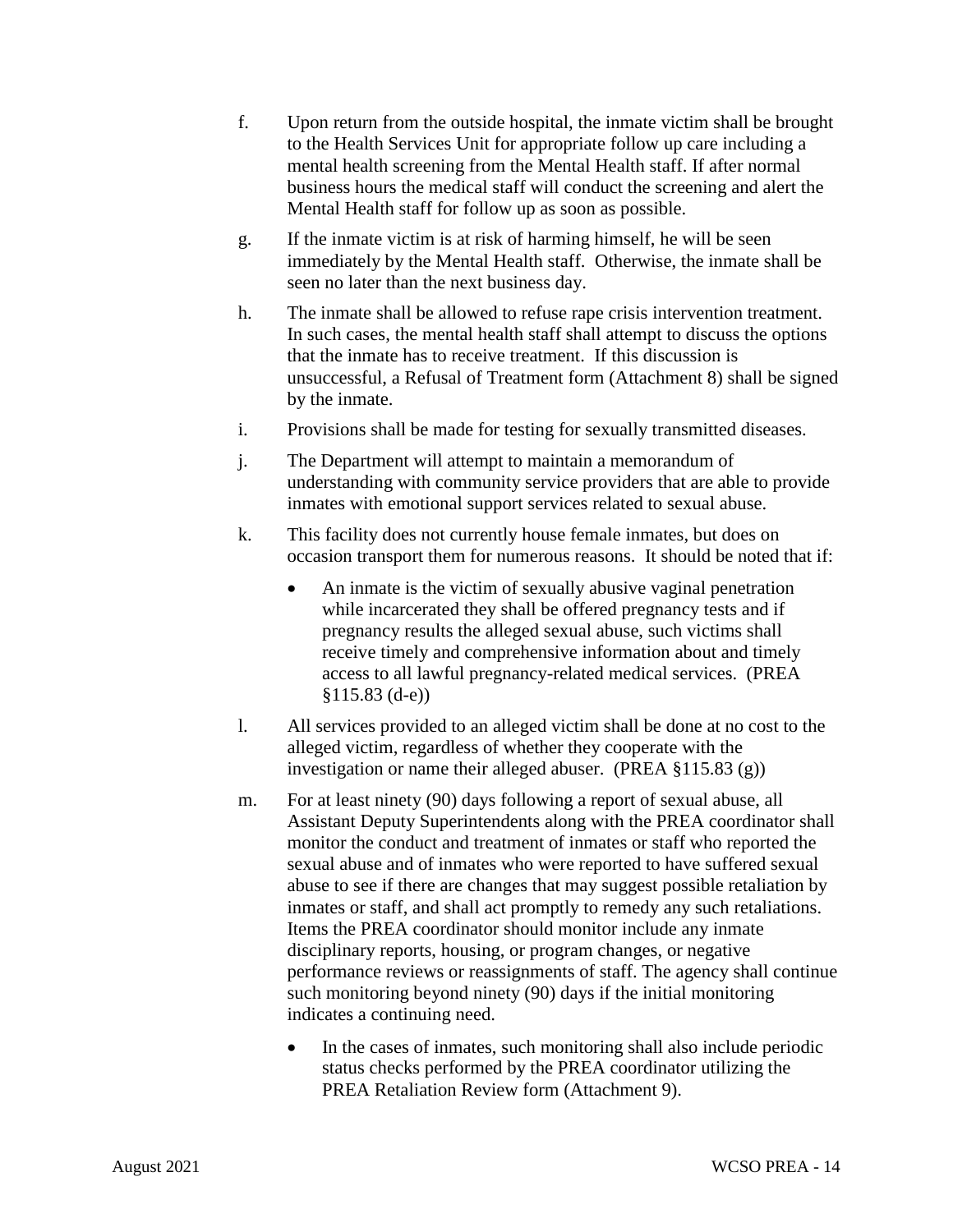#### <span id="page-14-0"></span>**D. Investigations / Evidence**

- 1. The Special Services Division will investigate all allegations of sexual abuse and sexual harassment, including third party reports of sexual abuse and sexual harassment. These investigations shall be conducted promptly, thoroughly and objectively by a PREA trained investigator following U.S. Department of Justice, Office on Violence Against Women National Protocol for Sexual Assault Medical Forensic Examinations, 2d (April 2013) (PREA §115.71 (a-b)) All investigations shall be completed even if the alleged abuser or alleged victim is no longer employed at WCSO or is no longer in its custody.
	- a. If it is determined that a crime may have been committed, the Special Services Division will contact the Worcester County District Attorney's office and shall begin a cooperative investigation with these agencies.
		- 1) When evidence is collected at an outside hospital, the Investigating Officer(s) shall retain it. If the alleged perpetrator is a staff member, Special Services will contact the District Attorney's Office or local law enforcement agency to retain the evidence.
		- 2) When the quality of the evidence appears to support criminal prosecution, compelled interviews will not be conducted without consulting with the District Attorney's office or local law enforcement. (PREA §115.71 (d))
		- 3) Any potential witnesses shall be interviewed in an attempt to corroborate the victim's statement or to identify suspect(s). Steps shall be taken to stop any retaliatory action including changing housing units or accelerated classification for possible transfer.
		- 4) Credibility of an alleged victim shall be assessed on an individual basis and not determined by the person's status as inmate or staff; furthermore, WCSO shall not compel an inmate who alleges sexual abuse to submit to a polygraph examination or other truthtelling device as a condition for proceeding with the investigation of such an allegation. (PREA §115.71(e))
		- 5) The Special Services Division shall be trained to properly conduct sexual abuse complaints and will properly use Miranda and Garrity warnings. Investigators shall gather and preserve direct, circumstantial and DNA evidence and shall interview alleged victims, suspected perpetrators and witnesses. A review of prior complaints involving the suspected perpetrator shall be conducted.
		- 6) The Special Services Division shall complete a written report, including a description of the physical and testimonial evidence, the reasoning behind the credibility assessments and the investigative findings. (PREA §115.71 (2))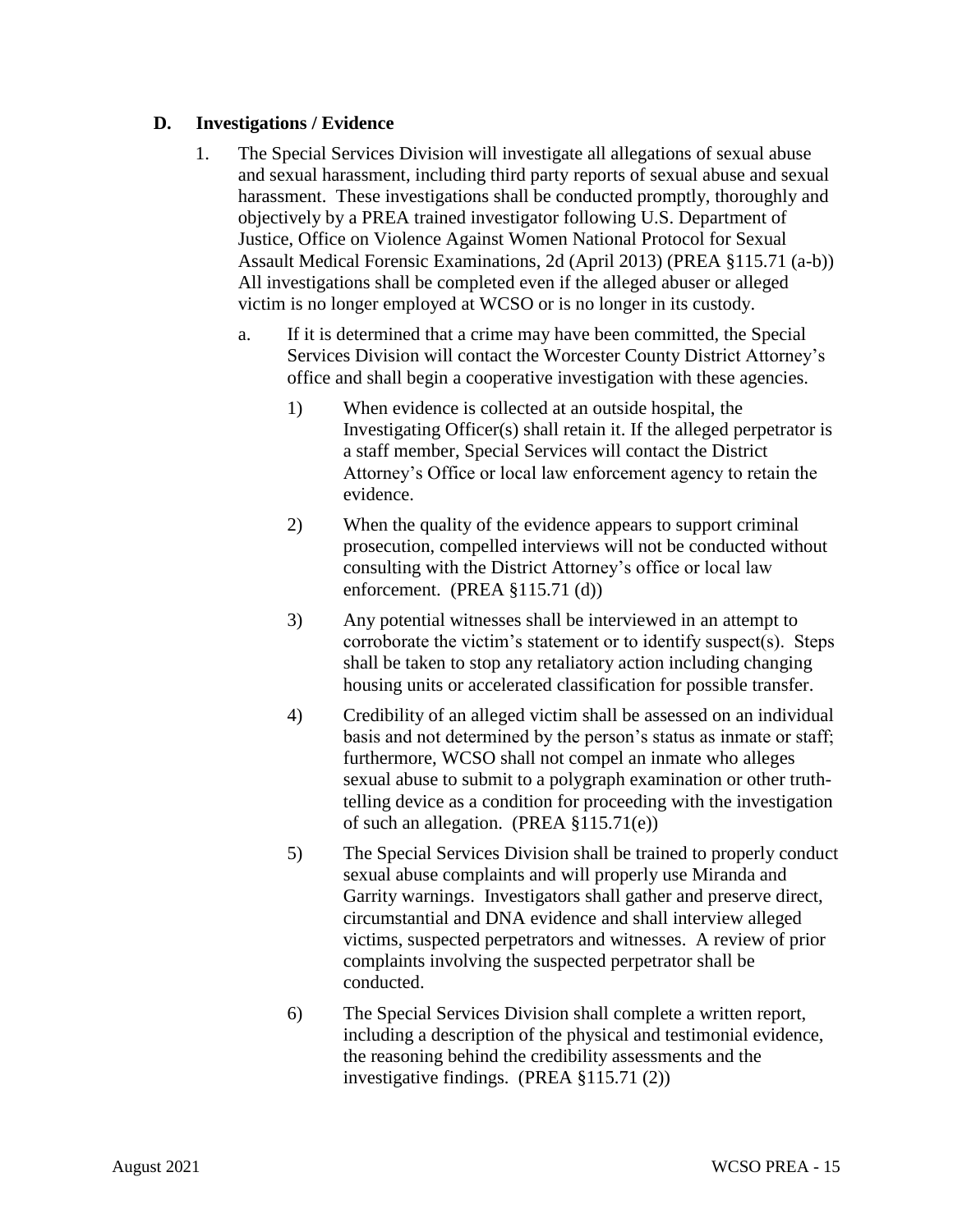- 7) Criminal investigations conducted by the Special Services Division shall include a written report that includes a thorough description of physical, testimonial and documentary evidence and shall have all documentary evidence attached when feasible. (PREA §115.71 (2)(g))
- b. The Special Services Division shall use a preponderance of the evidence standard when determining whether allegations of sexual abuse or sexual harassment are substantiated. (PREA §115.72)
- c. The Special Services Division shall make an effort to determine whether staff actions or failures to act contributed to the abuse. (PREA  $$115.72(f)(1))$
- d. All reports referenced in this section shall be retained as long as the alleged abuser is incarcerated or employed by the agency, plus five years. (PREA §115.72 (2)(i))
- e. Staff is prohibited from revealing any information related to sexual abuse to anyone other than to the extent necessary to make treatment, investigation, and other security and management decisions.

## <span id="page-15-0"></span>**E. Allegations Against Staff, Contractors or Volunteers**

Any staff member who is accused of sexually abusive behavior shall be placed on "no inmate contact" status or administrative leave pending an investigation. Staff members who are contractors or volunteers shall be barred from the facility until the completion of the investigation.

- 1. All WCSO staff, contractors, or volunteers shall be reported to law enforcement agencies, unless the activity was clearly not criminal, and to relevant licensing bodies.
- 2. If the investigation determines that any staff member retaliated against staff or an inmate for reporting sexually abusive conduct, they will be disciplined up to and including termination.

## <span id="page-15-1"></span>**F. Response to Investigation, Notification, Review Panel, etc.**

1. The Superintendent, Assistant Deputy Superintendent of Special Services and the PREA Coordinator shall review and assess all reports regarding instances of sexually abusive behavior within seventy-two (72) hours.

The Special Services Division will produce an investigative report within thirty (30) days of the incident unless the time is extended by the Superintendent or the PREA Coordinator.

2. Following an investigation into an inmate's allegation that the inmate suffered sexual abuse, the agency shall inform the inmate as to whether the allegation has been determined to be substantiated, unsubstantiated, or unfounded. (Notice of PREA Findings – Attachment 10) (PREA §115.73 (a))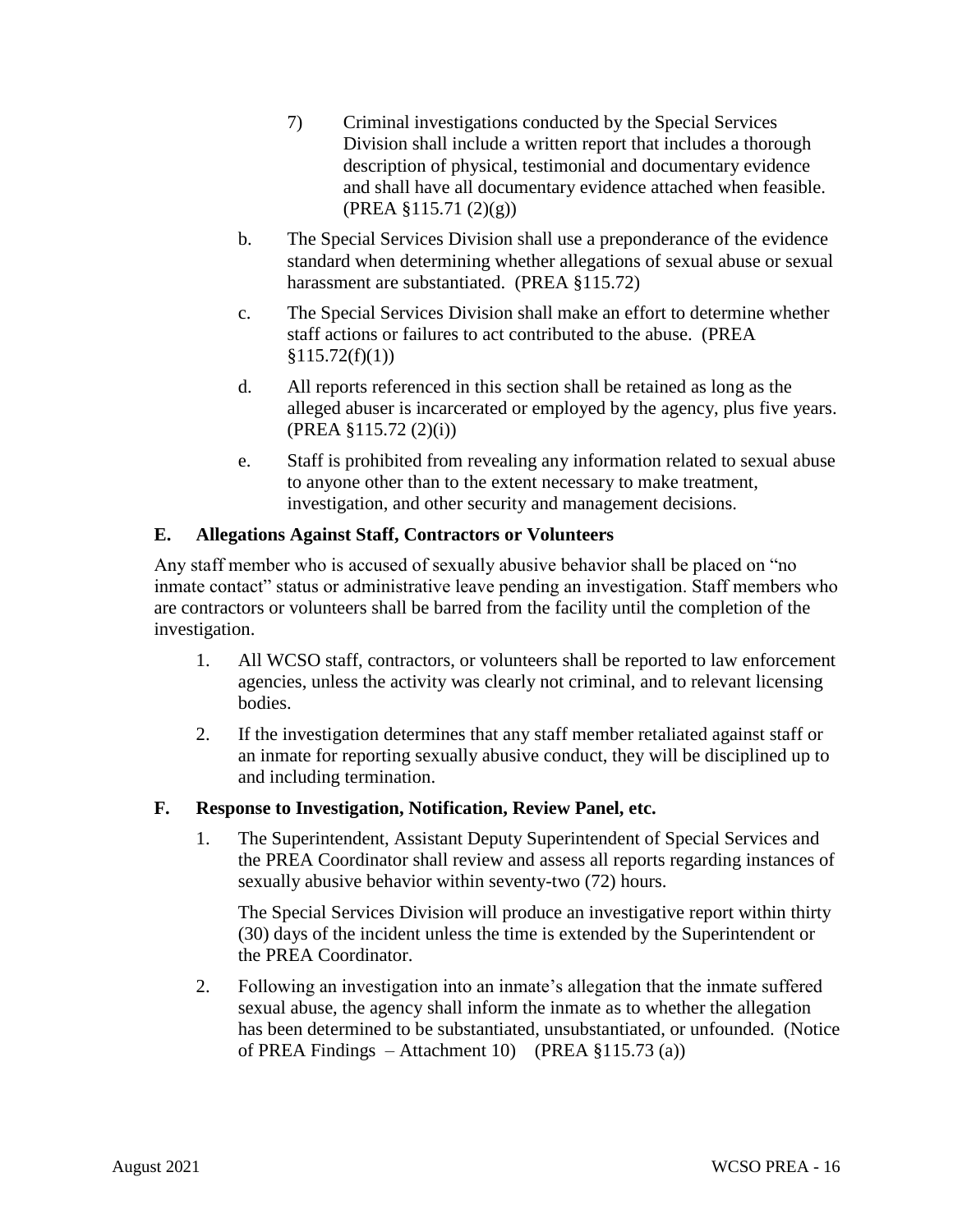- 3. If the agency did not conduct the investigation, it shall request the relevant information from the investigative agency in order to inform the inmate. (PREA §115.73 (b))
	- a. Following an inmate's allegation that a staff member has committed sexual abuse against the inmate, the agency shall subsequently inform the inmate (unless the agency has determined that the allegation is unfounded) whenever:
		- 1) The staff member is no longer posted within the inmate's unit;
		- 2) The staff member is no longer employed at the facility;
		- 3) The agency learns that the staff member has been indicted on a charge related to sexual abuse within the facility; or
		- 4) The agency learns that the staff member has been convicted on a charge related to sexual abuse within the facility. (PREA §115.73  $(c)(1-4)$
	- b. Following an inmate's allegation that he or she has been sexually abused by another inmate, the agency shall subsequently inform the alleged victim whenever:
		- 1) The agency learns that the alleged abuser has been indicted on a charge related to sexual abuse within the facility; or
		- 2) The agency learns that the alleged abuser has been convicted on a charge related to sexual abuse within the facility. (PREA §115.73  $(d)(1-2)$
	- c. All such notifications or attempted notifications shall be documented. (PREA §115.73 (e)) (Inmate Notification (Inmate) – Attachment 11 or Inmate Notification (Staff) – Attachment 12)
	- d. An agency's obligation to report under this standard shall terminate if the inmate is released from the agency's custody. (PREA §115.73 (f))
- 2. If the Worcester County Sheriff's Office investigation reveals that an inmate, Sheriff's Office employee, contractor or volunteer has knowingly made false allegations or made a material statement which they in good faith, could not have believed to be true, then the Sheriff's Office may take appropriate disciplinary action, and/or criminal action under the Massachusetts General Laws as appropriate. This information shall be included in the Inmate Orientation Handbook as well as in the training to the Sheriff's Office employees, contractors, volunteers and to inmates during the Orientation sessions.
- 3. A Critical Incident Review Committee shall be formed after the investigation is complete and will review the incident to conduct a critical assessment of the Department's response. The Superintendent shall select the members of this Committee. The Review Board will review the case and make a critical assessment of the facility's response. A report of the Panel's findings and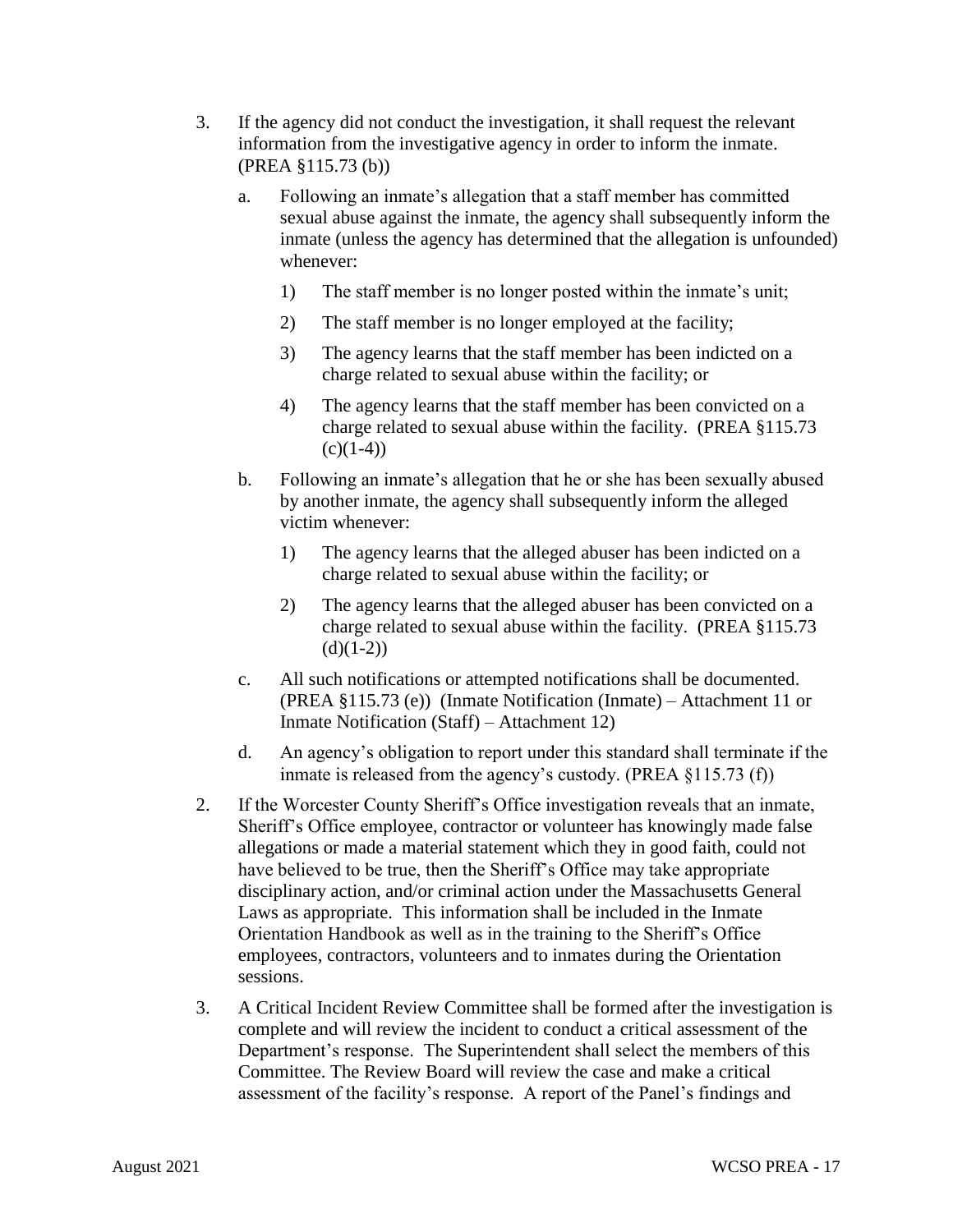recommendations will be submitted to the Superintendent for appropriate action.

#### <span id="page-17-0"></span>**G. Ca**s**e Records**

All case records associated with claims of abuse, including incident reports, investigative reports, offender information, case disposition, medical and counseling evaluation findings, and recommendations for post-release treatment and/or counseling are securely retained in the PREA Coordinator's office.

#### <span id="page-17-1"></span>**H. Training**

1. All staff shall be trained in detection of sexual abuse and sexual harassment, preserving physical evidence of sexual abuse, responding effectively and professionally to victims of sexual abuse and sexual harassment and in the reporting structure when allegations or suspicions of sexual abuse arise.

The Training Division shall maintain a training plan to ensure that all Department staff are educated in their responsibilities concerning PREA.

- 2. All staff with inmate contact shall be trained in the following:
	- a. The Department's zero tolerance policy for sexual abuse and sexual harassment.
	- b. Detection, prevention, reporting and response to sexual abuse or sexual harassment.
	- c. Inmates' rights to be free from sexual abuse and sexual harassment.
	- d. The rights of staff and inmates to be free from retaliation for reporting sexual abuse and /or sexual harassment.
	- e. The dynamics of sexual abuse and sexual harassment in confinement.
	- f. The common reactions of victims of sexual abuse and sexual harassment.
	- g. How to detect and respond to signs of threatened and actual sexual abuse.
	- h. How to avoid inappropriate relationships with inmates.
	- i. How to communicate effectively and professionally with inmates including LGBTI inmates.
	- j. How to comply with laws related to mandatory reporting of sexual abuse to outside authorities.
- 3. The Training Department shall maintain all documentation.
- 4. Investigator training shall include but not limited to:
	- a. How to properly conduct sexual abuse complaints and will properly use Miranda and Garrity warnings;
	- b. How to gather and preserve direct, circumstantial and DNA evidence;
	- c. How to interview alleged victims, suspected perpetrators and witnesses; and